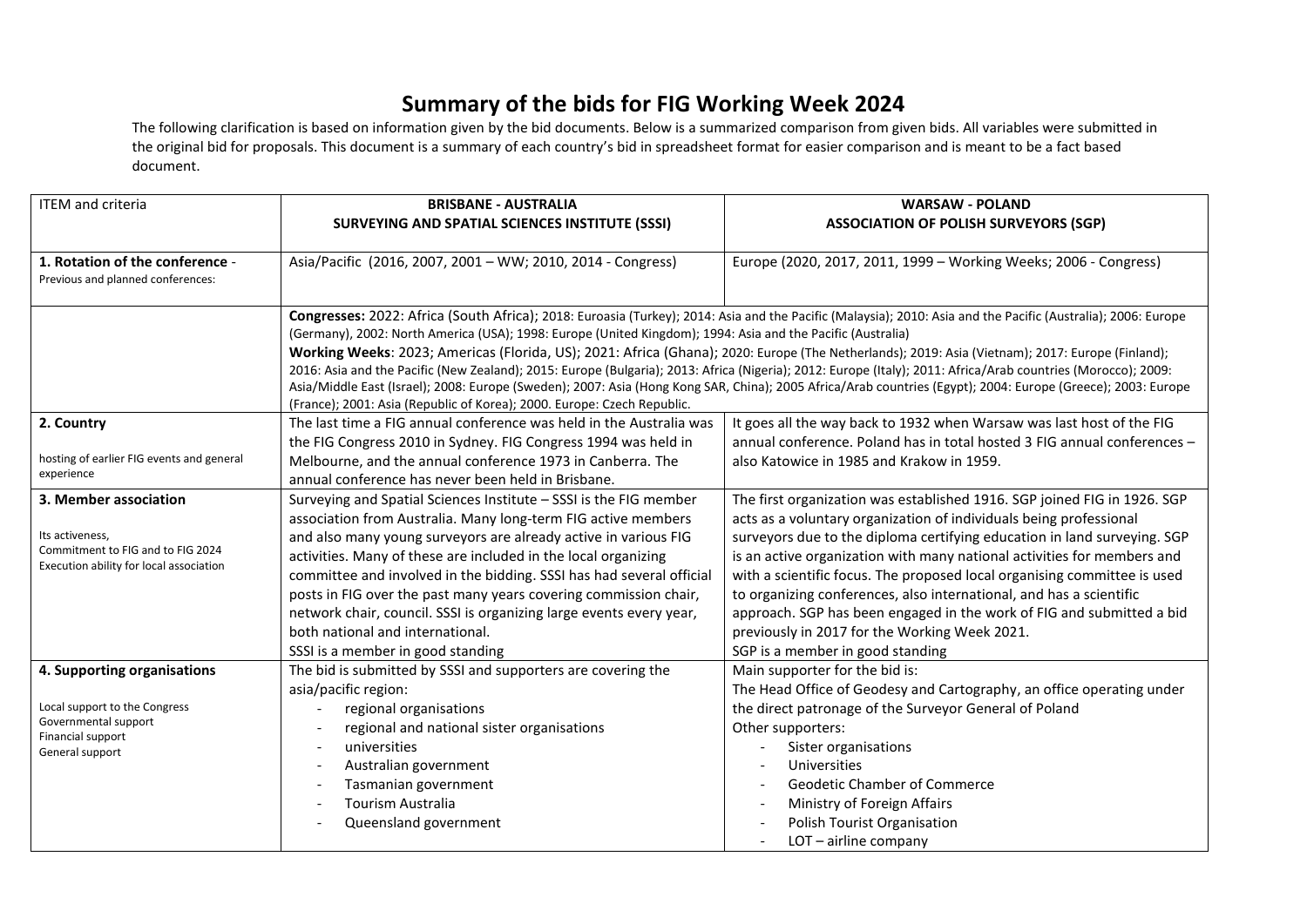| <b>ITEM</b> and criteria                       | <b>BRISBANE - AUSTRALIA</b>                                           | <b>WARSAW - POLAND</b>                                                        |
|------------------------------------------------|-----------------------------------------------------------------------|-------------------------------------------------------------------------------|
|                                                | SURVEYING AND SPATIAL SCIENCES INSTITUTE (SSSI)                       | <b>ASSOCIATION OF POLISH SURVEYORS (SGP)</b>                                  |
|                                                |                                                                       |                                                                               |
|                                                | An Australia financial and in-kind support package is offered from:   | Warsaw tourism<br>$\mathbb{Z}$                                                |
|                                                | Tourism Australia Business Events Bid Fund                            | Suggest a cooperation with LOT for discounted air fare                        |
|                                                | Tourism & Events Queensland                                           |                                                                               |
|                                                | Brisbane City Conference & Accommodation Bid Fund                     |                                                                               |
|                                                | Brisbane Marketing In-kind Support<br>$\sim$                          |                                                                               |
| 5. Host city                                   | Australia is a mature, politically and economically stable country,   | Warsaw is the capital of Poland                                               |
|                                                | ranked first in the OECD Better Life Index, and rated 9th on the      | Poland is situated in "the heart of Europe", a country of rich history and    |
|                                                | 2015 Global Peace Index out of 162 countries. Brisbane is the         | cultural heritage, beautiful nature with Europe's oldest primeval forests     |
|                                                | capital of the state of Queensland, home to four universities and     | and with a growing economy.                                                   |
|                                                | Australia's largest medical research centre and a thriving industry   | Warsaw is a city that is safe and with a very low crime rate, no terrorism    |
|                                                | hub, in the heart of Australia's premier tourist region. Brisbane is  | activity.                                                                     |
|                                                | Australia's powerhouse city with a worldwide reputation as a          | Warsaw is the business, scientific, political & cultural hub of Poland and is |
|                                                | leader in science and technology. Brisbane has the largest            | a city with many cultural offerings.                                          |
|                                                | concentration of major infrastructure projects anywhere in            | Poland is said to have the probably biggest number of surveyors per           |
|                                                | Australia, with \$25 billion (AUD) of expansion projects planned over | capita.                                                                       |
|                                                | the next five years.                                                  | Since the entry into the European Union, Poland has been recording an         |
|                                                | Brisbane will become a de facto "living lab" of surveying and spatial | impressive economic ggrowth. It was the only country in the European          |
|                                                | sciences, offering extensive examples of transdisciplinary            | Union to have avoided a recession during the financial crisis. Poland is the  |
|                                                | collaboration in practice and providing the opportunity for           | largest country and economic leader in this part of Europe that connects      |
|                                                | technical tours and workshops to enhance the delegate experience      | the West with the East.                                                       |
|                                                | as part of the FIG Working Week 2024.                                 | Warsaw and Poland have best value for money in the region.                    |
|                                                | Brisbane is cheaper than most other larger cities in Australia        |                                                                               |
| 6. Venue                                       | Brisbane Convention & Exhibition Centre (BCEC) is located in the      | Two different suggestions are, as recommended, in the bid                     |
|                                                | riverside cultural and lifestyle precinct at South Bank, central in   | 1. EXPO XXI                                                                   |
| Price/affordability<br>Location of venue       | Brisbane. Restaurants, hotels and museums are in walking              | 10 minutes from the city centre and 20 minutes from the international         |
| Internet availability                          | distance. BCEC offers free app and wifi, advanced AV,                 | airport                                                                       |
| Suitability of rooms, size of venue, structure | Corporate social responsibility plan that covers:                     | Strategic location among worldwide hotel brands 5 to 10 minutes drive to      |
| and layout of the venue                        | 80% of their produce is sourced from local suppliers                  | all 4 5 stars hotels.                                                         |
| Catering<br>Value for money                    | Long standing partnership with hunger relief agency, Foodbank         | Some session rooms seem to must be built up. These are not sound proof        |
| Hotels nearby                                  | donating 141,000 meals to date to help feed Brisbane's homeless       |                                                                               |
| Facilities for exhibition                      | The only convention centre in Australia to have a state-of-the art    | 2. Double Tree by Hilton                                                      |
|                                                | food dehydrator which reduces kitchen waste by 85%, producing a       | Distance from the airport: 19 km                                              |
|                                                | dry, nutrient rich biomass which is used as a soil enhancer on        | Distance from the city centre: 12 km                                          |
|                                                | Brisbane's city and South Bank Parklands.                             | Accommodation rooms in-house: 359                                             |
|                                                | BCEC has been named the World's Best Convention Centre by the         |                                                                               |
|                                                | International Association of Congress Centres. Host venue for the     |                                                                               |
|                                                | G20 Summit, acknowledged as the 'Best Ever',                          |                                                                               |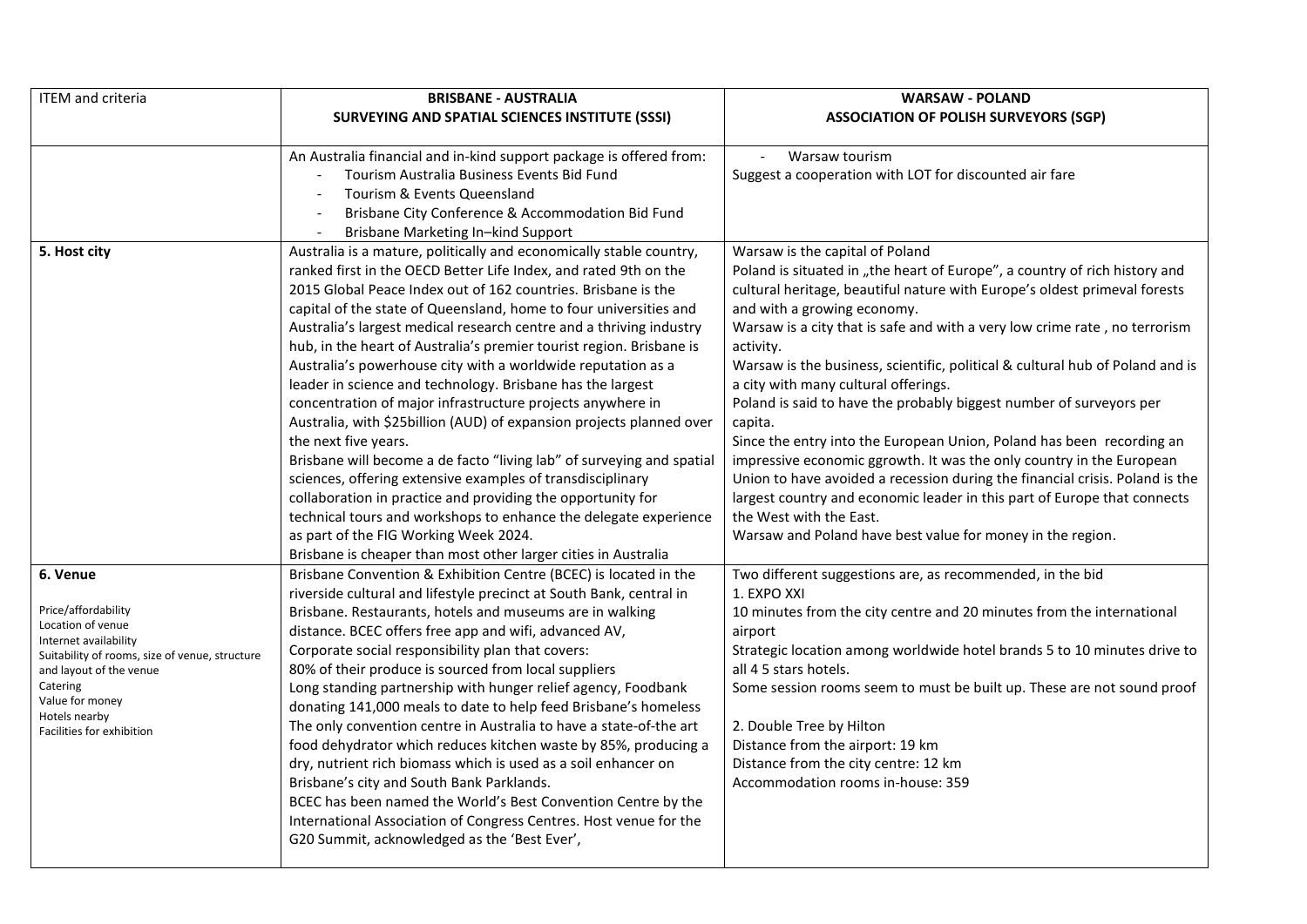| <b>ITEM</b> and criteria                                                                                                                                                                                                         | <b>BRISBANE - AUSTRALIA</b>                                                                                                                                                                                                                                                                                                                                                                                                                                                                                                                                                                                                                                                                                                                                                                                                                                                                                                                                                                                                                                                                                                                                                                                                                                               | <b>WARSAW - POLAND</b>                                                                                                                                                                                                                                                                                                                                                                                                                                                                                                                                                                                                                                      |
|----------------------------------------------------------------------------------------------------------------------------------------------------------------------------------------------------------------------------------|---------------------------------------------------------------------------------------------------------------------------------------------------------------------------------------------------------------------------------------------------------------------------------------------------------------------------------------------------------------------------------------------------------------------------------------------------------------------------------------------------------------------------------------------------------------------------------------------------------------------------------------------------------------------------------------------------------------------------------------------------------------------------------------------------------------------------------------------------------------------------------------------------------------------------------------------------------------------------------------------------------------------------------------------------------------------------------------------------------------------------------------------------------------------------------------------------------------------------------------------------------------------------|-------------------------------------------------------------------------------------------------------------------------------------------------------------------------------------------------------------------------------------------------------------------------------------------------------------------------------------------------------------------------------------------------------------------------------------------------------------------------------------------------------------------------------------------------------------------------------------------------------------------------------------------------------------|
|                                                                                                                                                                                                                                  | SURVEYING AND SPATIAL SCIENCES INSTITUTE (SSSI)                                                                                                                                                                                                                                                                                                                                                                                                                                                                                                                                                                                                                                                                                                                                                                                                                                                                                                                                                                                                                                                                                                                                                                                                                           | <b>ASSOCIATION OF POLISH SURVEYORS (SGP)</b>                                                                                                                                                                                                                                                                                                                                                                                                                                                                                                                                                                                                                |
| 7. Accessibility<br>Flight connections<br>Several access possibilities<br>Security<br>Visa issues<br>Air fare to destination                                                                                                     | Brisbane's International Terminal is serviced by 23 international<br>carriers, with over 300 direct flights to 34 international<br>destinations each week.<br>Brisbane Airport is a 20 minute drive from the city.<br>Visa:<br>Australia's Electronic Travel Authority (ETA) system.<br>The Department of Home Affairs has established an International<br>Event Co-ordinator Network (IECN) - a designated group of<br>experienced immigration employees who provide advice and<br>support on visa issues to event organisers and their delegates.<br>Assisting participants to apply for the correct visas<br>Ensure visas are granted in time for the event.<br>Exhibition assistance through import and export requirements in<br>relation to baggage, equipment and other goods for these<br>events.<br>Collecting and passing information to overseas posts about<br>upcoming events<br>Resolving any discrepancies in information provided by visa<br>$\sim$<br>applicants<br>Explaining the decision-making process to event organisers<br>SSSI are conscious of the strict visa process and will work in<br>conjunction with the IECN to provide assistance for delegates to<br>obtain visas to attend the conference and will work closely with FIG<br>and ECN. | Warsaw is a convenient location in terms of air travel and has direct flight<br>connections to 192 cities. 2 international airports.<br>Warsaw is well connected to other European cities by rail.<br>There are 3 stations in Warsaw providing international and intercity train<br>services. They are well connected to the public transportation network.<br>Easy to get around Warsaw by:<br>3 main train stations connected to the public transportation<br>network<br>extensive bus and trams network<br>2 metro lines<br>1 ticket valid for all means of public transport<br>urban bikes system<br>Poland is a European country in the Schengen area. |
| 8. Safety and security<br>Political stability<br>Airport safety<br>City safety - is it safe to move around?<br>Political stability in country<br>(rating must be 3 or higher)<br>9. Proposed dates<br>Must meet FIG requirements | Australia and Brisbane is a safe destination with high level of<br>security, stable economy. Brisbane ranks below the national and<br>international average for tourist related crimes.<br>Australia is rated 9th out of 162 countries on the 2015 Global<br>Peace Index.<br>No specific dates proposed                                                                                                                                                                                                                                                                                                                                                                                                                                                                                                                                                                                                                                                                                                                                                                                                                                                                                                                                                                   | Member of EU & NATO<br>Experienced in organizing large scale events : EURO 2012, Climate Change<br>Conference COP 19 2013, NATO Summit 2016<br>Ranked 22 out of 163 countries according to Global Peace Index<br>No incident of safety related nature within the last 25 years<br>86 % of Varsovians feel safe after dark<br>April 20-26, 2024; alternative: April 19 25, 2024<br>May 18 -4, 2024; alternative: May 17 23, 2024<br>May 25-31, 2024; alternative May 24 30, 2024                                                                                                                                                                             |
| Following FIG statutes<br><b>Practical dates</b><br>Availability of venue<br>Other conferences at same time                                                                                                                      |                                                                                                                                                                                                                                                                                                                                                                                                                                                                                                                                                                                                                                                                                                                                                                                                                                                                                                                                                                                                                                                                                                                                                                                                                                                                           |                                                                                                                                                                                                                                                                                                                                                                                                                                                                                                                                                                                                                                                             |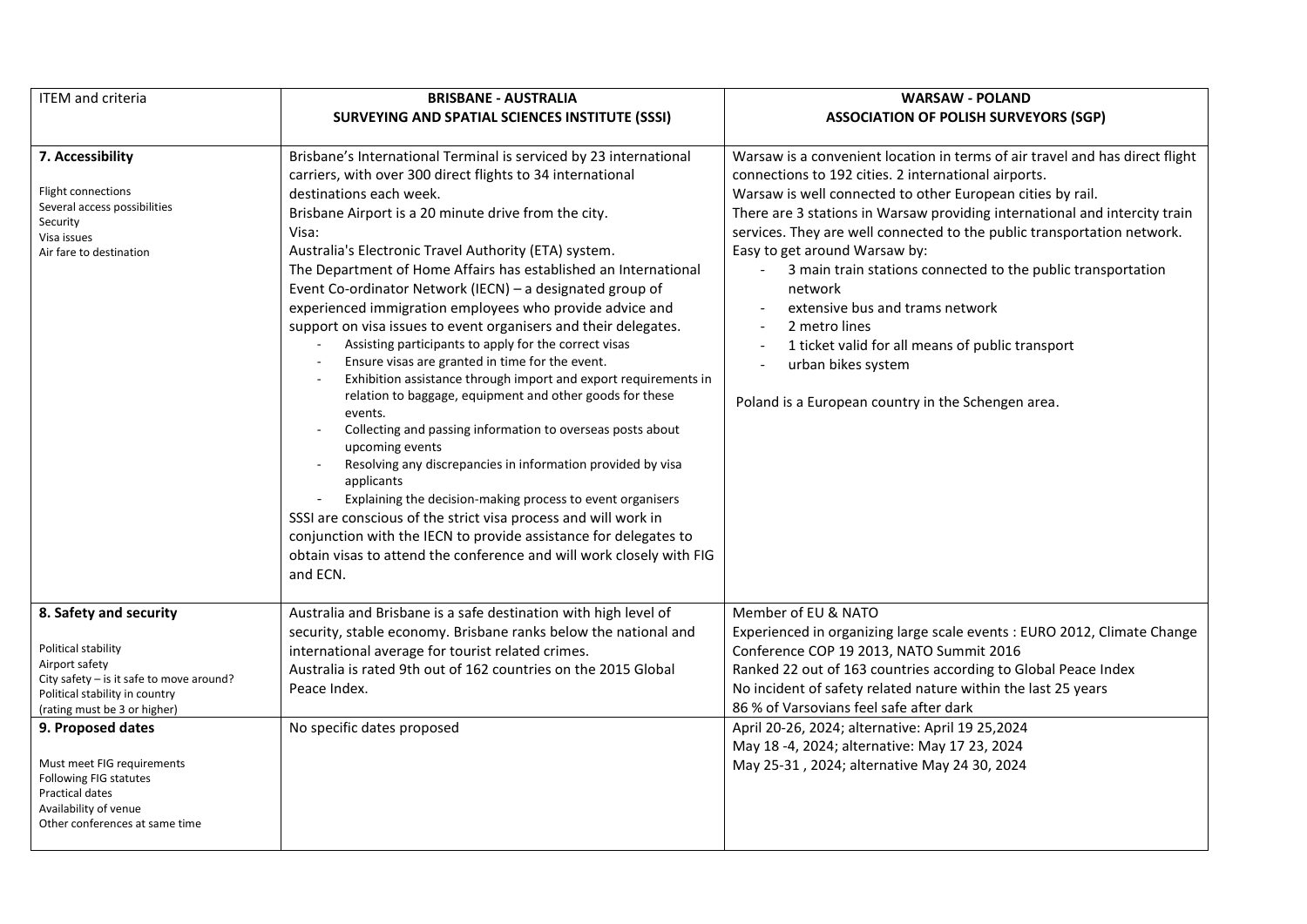| <b>ITEM and criteria</b>                                 | <b>BRISBANE - AUSTRALIA</b>                               | <b>WARSAW - POLAND</b>                                                      |
|----------------------------------------------------------|-----------------------------------------------------------|-----------------------------------------------------------------------------|
|                                                          | SURVEYING AND SPATIAL SCIENCES INSTITUTE (SSSI)           | <b>ASSOCIATION OF POLISH SURVEYORS (SGP)</b>                                |
|                                                          |                                                           |                                                                             |
| 10. Technical programme                                  | Covering all 10 commissions                               | Covering all 10 commissions.                                                |
|                                                          | Inclusion of the region                                   | Scientifically strong suggested local organizing committee                  |
| Coverage of all FIG Commissions, Potential               | Strong organizer                                          | Strong organizer                                                            |
| partners                                                 | Inclusion of young surveyors                              | Inclusion of Young Surveyors                                                |
| Originality<br>Special ideas                             | Dedicated special programmes                              | Dedicated special programmes                                                |
| 11. Technical tours                                      |                                                           | Suggested tours:                                                            |
|                                                          |                                                           | The Wieliczka Salt Mine                                                     |
| Coverage of all FIG Commissions                          |                                                           | Warsaw University of Tehnology                                              |
| Originality                                              |                                                           | Geodesic and Cartographic Documentation Center                              |
| Ideas proposed                                           |                                                           | Planetarium & Centre for Astronomy, Nicolaus Copernicus University          |
|                                                          |                                                           | Bełchatów open pit coal mine                                                |
|                                                          |                                                           | The Bug river                                                               |
|                                                          |                                                           | The Narew - one of the largest of the right bank tributaries of the Vistula |
|                                                          |                                                           |                                                                             |
| 12. Social programme                                     | Social tours:                                             | Dinner suggestions:                                                         |
|                                                          | Lone pine koala sanctuary                                 | KONESER, at the historic district of Warsaw, includes also the Polish       |
| Attractiveness and variety                               | Tangalooma day trip                                       | Vodka Museum                                                                |
| Proposals for dinners                                    | Beach and rainforest day trip                             | SŁUŻEWIEC RACECOURSE, Built in 1939, the Służewiec Racecourse in            |
| Attractiveness of offered dinners<br>Proposals for tours | Mirrabooka indigenous experience                          | Warsaw is a facility unique on a global scale as one of the oldest          |
| Is the program following the overall FIG                 | Australia zoo                                             | racetracks in Europe still holding horseracing events.                      |
| concept                                                  | Great barrier reef day trip                               | WARSAW UNIVERSITY OF TECHNOLOGY AULA, corporate events. The                 |
|                                                          | Guided city walking tour and south bank cultural precinct | architecture of the building is clearly connected with classical            |
|                                                          | Partners pamper day                                       | Renaissance and neo gothic forms                                            |
|                                                          |                                                           | ROYAL CASTLE ARKADY KUBICKIEGO, The Royal Castle in Warsaw                  |
|                                                          | Several pre- and post tours                               |                                                                             |
|                                                          |                                                           | Social tours:                                                               |
|                                                          |                                                           | Warsaw City Tour                                                            |
|                                                          |                                                           | Warsaw Jewish Heritage Tour                                                 |
|                                                          |                                                           | Warsaw World War II Tour                                                    |
|                                                          |                                                           | Warsaw Communism Tour                                                       |
|                                                          |                                                           | The palace and park complex in the Warsaw Łazienki                          |
|                                                          |                                                           | Wilanów palace situated on the southern edge of Warsaw                      |
|                                                          |                                                           | Żelazowa Wola about 50 km from Warsaw Zelazowa Wola a beautiful             |
|                                                          |                                                           | park and manor, the birthplace of composer Frederick Chopin                 |
|                                                          |                                                           | The Kampinoski Forest                                                       |
|                                                          |                                                           | Museum of narrow gauge railways in Sochaczew                                |
|                                                          |                                                           | Motorisation and Technology Museum in Otrebusy                              |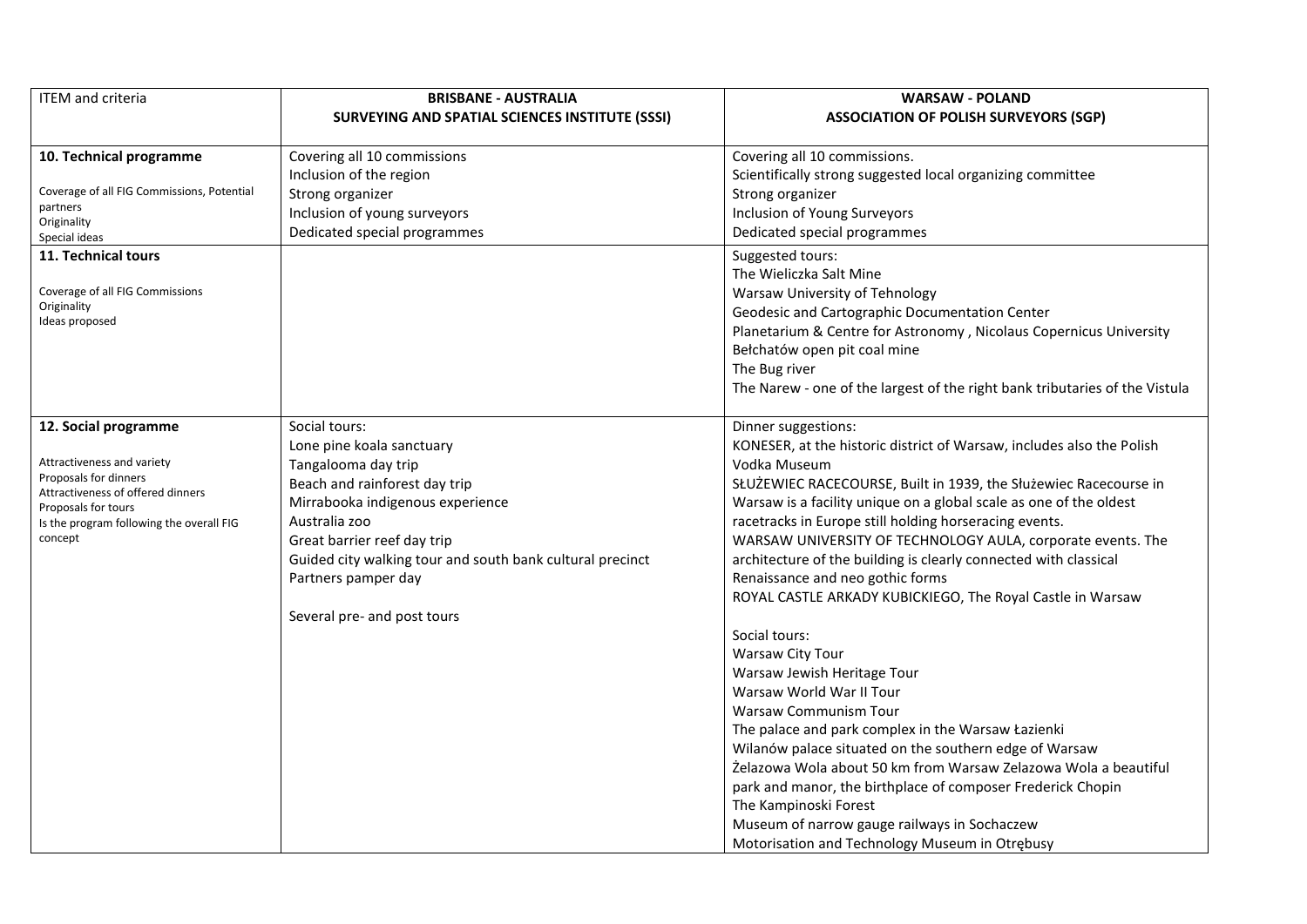| <b>ITEM</b> and criteria                                                                                                         | <b>BRISBANE - AUSTRALIA</b>                                               | <b>WARSAW - POLAND</b>                                              |
|----------------------------------------------------------------------------------------------------------------------------------|---------------------------------------------------------------------------|---------------------------------------------------------------------|
|                                                                                                                                  | SURVEYING AND SPATIAL SCIENCES INSTITUTE (SSSI)                           | <b>ASSOCIATION OF POLISH SURVEYORS (SGP)</b>                        |
| 13. Attendance                                                                                                                   | Budget based on 1000 participants but expect more.                        | Expected: 1200-1500 participants                                    |
|                                                                                                                                  | National event attracts 800 participants                                  | Students: 150                                                       |
| Expectation of international, regional and<br>local attendance<br>Realistic number of international and national<br>participants |                                                                           | Accompanying persons: 60                                            |
| 14. Accommodation                                                                                                                | There are 48 hotels within two kilometers of the Convention               | Many accommodation possibilities in Warsaw.                         |
|                                                                                                                                  | Centre, including two hotels directly adjacent to the Centre and          | For venue 1 there are many hotels close by.                         |
| Hotel costs                                                                                                                      | further nine hotel development projects have been completed in            | There are hotels in all qualities available.                        |
| Value for money<br>Variation in hotel offers                                                                                     | the last 12 months. Hotels are very affordable by world standards         | Average daily rate for hotels is € 68                               |
| Closeness to proposed venue<br>Transportation to venue                                                                           | and range from five star to budget type accommodation.<br>5*- from AUD230 |                                                                     |
|                                                                                                                                  | 4-4.5* - form AUD 200                                                     |                                                                     |
|                                                                                                                                  | 3-3.5* - from AUD 150                                                     |                                                                     |
|                                                                                                                                  | 2* - from AUD 120                                                         |                                                                     |
|                                                                                                                                  | Non-rate – from AUD70                                                     |                                                                     |
| 15. Finances                                                                                                                     | Budget based on an estimate of 1,000 delegates, though we will be         | Draft budget is based 1200 delegates and is shown for two different |
|                                                                                                                                  | targeting significantly higher numbers                                    | venues                                                              |
| Estimate of surplus and financial risks                                                                                          |                                                                           |                                                                     |
| Realistic fees proposed                                                                                                          | Expenses: € 1,082,617                                                     | Income: € 879,747                                                   |
| Fees in an acceptable price range<br>Difference between international and<br>national fees                                       | Income: €1,154,395                                                        | Expenditure: Venue A: € 826,643; Venue B: € 677,342                 |
| Realistic budget                                                                                                                 | Delegate fee:                                                             | Suggested fees:                                                     |
| <b>Estimated revenue</b>                                                                                                         | Early bird: AUD 1000/ EUR 610                                             | Early full fee € 650,00                                             |
|                                                                                                                                  | SSSI or SIBA member: AUD950/579.50                                        | Early student fee € 450,00                                          |
|                                                                                                                                  | Regular: AUD 1,100 / EUR 670                                              | Late full fee € 750,00                                              |
|                                                                                                                                  | SSSI or SIBA member: AUD 1050/EUR 640.50                                  | Late student fee € 500,00                                           |
|                                                                                                                                  | Late: AUD 1230/EUR 750.30                                                 | Accompanying person € 150,00                                        |
|                                                                                                                                  | Daily: AUD 450 / EUR 274                                                  | Sightseeings & tours € 60,00                                        |
|                                                                                                                                  | Young Professionals early: AUD700 / EUR 427                               | Technical tours € 60,00                                             |
|                                                                                                                                  | Young Professionals normal⪭: AUD 750/EUR 457.50                           | Foundation/Cultural Dinner € 95,00                                  |
|                                                                                                                                  | Students early: AUD 500 / EUR 305                                         | Gala Dinner € 110,00                                                |
|                                                                                                                                  | Students normal⪭: AUD 550 / 335.50                                        |                                                                     |
|                                                                                                                                  | Acc persons: \$360,00 /300 EUR                                            | Local currency: Polish zloty PLN (1€ aprox. 4,3 PLN)                |
|                                                                                                                                  | Cultural evening: 91.50 EUR                                               |                                                                     |
|                                                                                                                                  | Gala dinner: 128 EUR                                                      |                                                                     |
|                                                                                                                                  |                                                                           |                                                                     |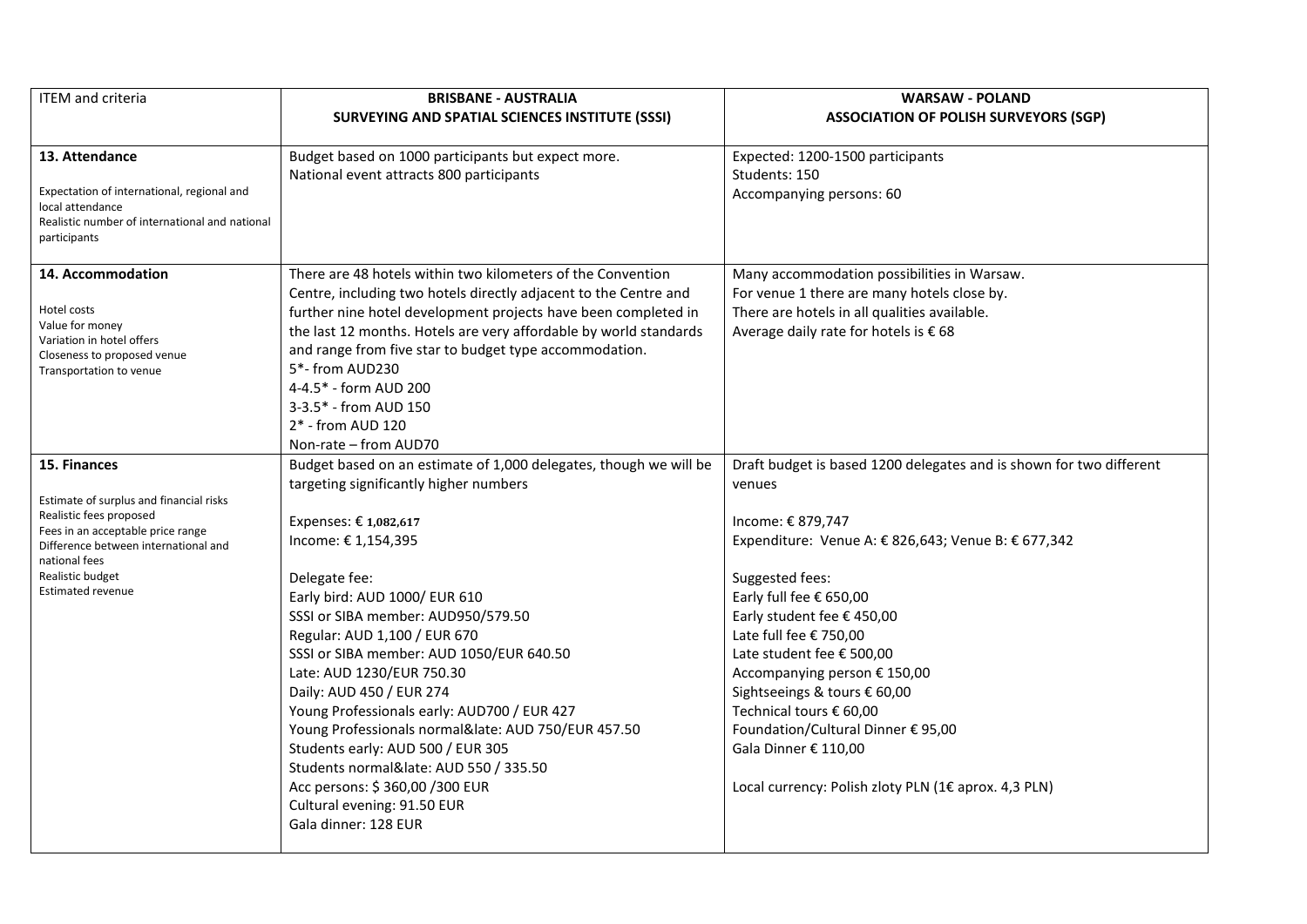| <b>ITEM</b> and criteria                                                                          | <b>BRISBANE - AUSTRALIA</b>                                                                                       | <b>WARSAW - POLAND</b>                                                    |
|---------------------------------------------------------------------------------------------------|-------------------------------------------------------------------------------------------------------------------|---------------------------------------------------------------------------|
|                                                                                                   | <b>SURVEYING AND SPATIAL SCIENCES INSTITUTE (SSSI)</b>                                                            | <b>ASSOCIATION OF POLISH SURVEYORS (SGP)</b>                              |
|                                                                                                   |                                                                                                                   |                                                                           |
| 16. Sponsorship                                                                                   | Local government: 400,000 AUD / 244,000 EUR                                                                       | Sponsor/exhibition income estimated to 172,500                            |
|                                                                                                   | Local Sponsors: AUD 400,000/EUR 244,000                                                                           | Booth fee not indicated                                                   |
| Estimate sponsorship and exhibition income<br>Proposed income<br>How realistic is proposed income | Exhibitors national: AUD 200,000 / EUR 122,000<br>Australia's bid is strongly supported by state, local & federal | No specifications on sponsors                                             |
| Local sponsor offerings<br>Sponsor interest to conference                                         | government. Brisbane has a unique structure of local convention                                                   |                                                                           |
|                                                                                                   | partners who have come together to demonstrate total support                                                      |                                                                           |
|                                                                                                   | and commitment to the success of the FIG Working Week 2024 in                                                     |                                                                           |
|                                                                                                   | Brisbane. Should Brisbane be selected as host for the FIG Working                                                 |                                                                           |
|                                                                                                   | Week 2024, FIG will have access to a financial and in-kind support                                                |                                                                           |
|                                                                                                   | package of \$415,400 (AUD) or 258,500 (Euros), to reduce financial                                                |                                                                           |
|                                                                                                   | risk and maximise return.                                                                                         |                                                                           |
|                                                                                                   | The city of Brisbane can offer your delegates discounted Airtrain                                                 |                                                                           |
|                                                                                                   | tickets, free CityHopper ferries, CityLoop buses and CityCycles.                                                  |                                                                           |
|                                                                                                   | Delegates also have free access to galleries and museums within                                                   |                                                                           |
|                                                                                                   | the convention precinct of South Bank, and discounts to                                                           |                                                                           |
|                                                                                                   | restaurants, bars and retailers.                                                                                  |                                                                           |
|                                                                                                   |                                                                                                                   |                                                                           |
|                                                                                                   | Delegate support:                                                                                                 |                                                                           |
|                                                                                                   | eatSouthBank Concierge program, a specialised passport for                                                        |                                                                           |
|                                                                                                   | Brisbane conference delegates unlocking exclusive opportunities to                                                |                                                                           |
|                                                                                                   | dining and entertainment offers and packages in the South Bank                                                    |                                                                           |
|                                                                                                   | precinct                                                                                                          |                                                                           |
|                                                                                                   | access to free transport services on the CityLoop, a CBD bus                                                      |                                                                           |
|                                                                                                   | service, and the CityHopper, a ferry service stopping at inner-city<br>locations along the Brisbane River         |                                                                           |
|                                                                                                   | The Brisbane Convention & Exhibition Centre (BCEC) offers free                                                    |                                                                           |
|                                                                                                   | wireless access throughout the Centre for all delegates.                                                          |                                                                           |
|                                                                                                   | Outside of the venue, the city offers WiFi access in more than 22                                                 |                                                                           |
|                                                                                                   | outdoor locations                                                                                                 |                                                                           |
| 17. Why host                                                                                      | Overall key goal is to work with FIG to enhance the capacity of our                                               | Over the past 15 years, Poland has been working to create a modern Data   |
|                                                                                                   | profession to help create a better world. To accelerate the                                                       | Base of Topographic Objects. Preparations for the development of the      |
| Reason for hosting                                                                                | transdisciplinary approach to enhancing the capacity of our                                                       | topographic resources in 3 D format are underway.                         |
|                                                                                                   | profession. To enhance transdisciplinary collaboration, believing                                                 | Poland has also a full coverage of the current data obtained through the  |
|                                                                                                   | that transdisciplinary collaboration is key to building the capacity of                                           | process of airborne laser scanning (which, among other things, is used in |
|                                                                                                   | our profession for the future. SSSI has been grappling with this for                                              | the flood protection system of our country.                               |
|                                                                                                   | many years and our core goal as an organisation is to                                                             |                                                                           |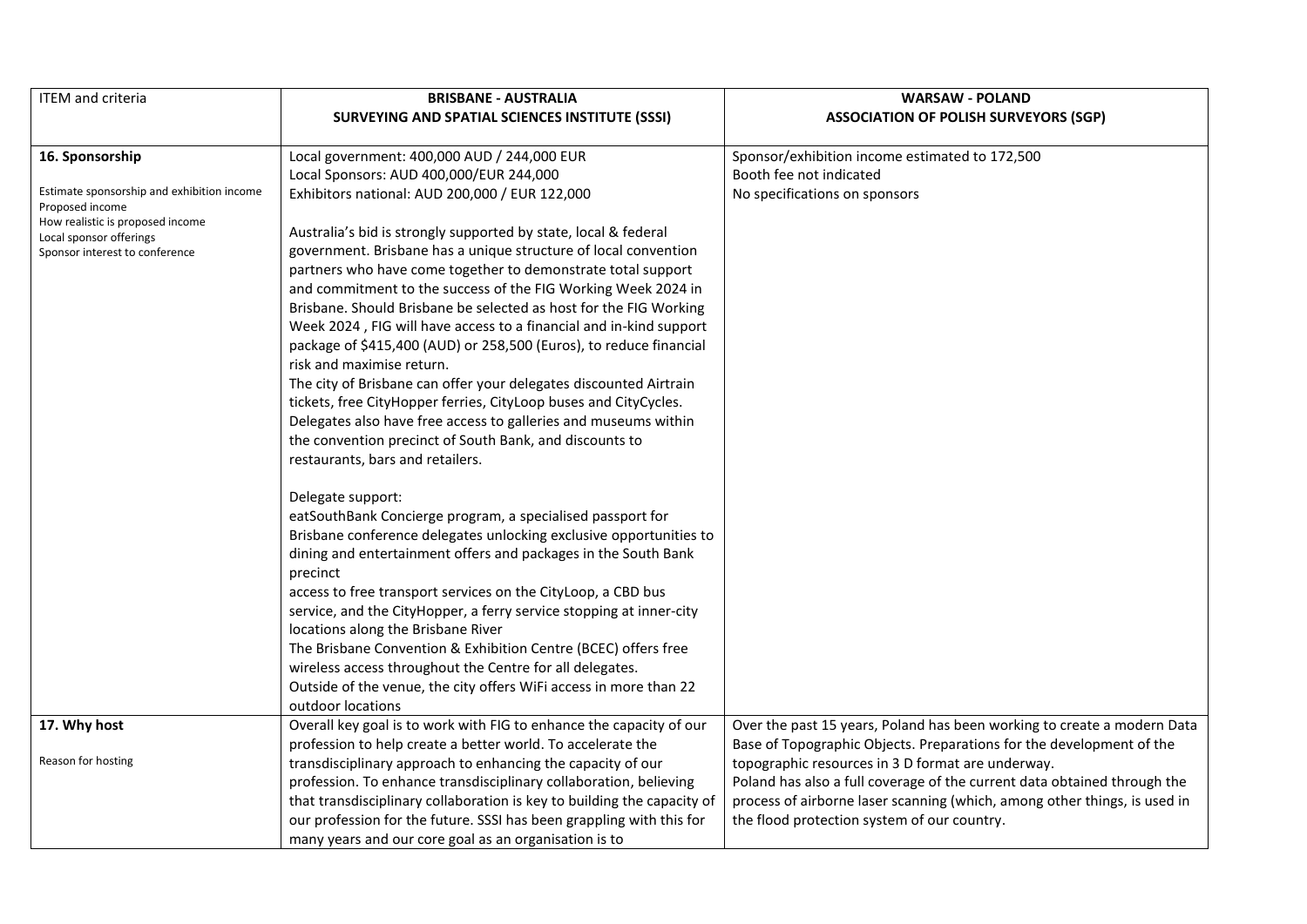| <b>ITEM</b> and criteria                                                                                                                                                      | <b>BRISBANE - AUSTRALIA</b>                                                                                                                                                                                                                                                                                                                                                                                                                                                                                                                                                                                                                                                                                                                                                                                                                                                                                                                                                                                                                                                                                               | <b>WARSAW - POLAND</b>                                                                                                                                                                                                                                                                                                                                                                                                                                                                                                                                                                                                                                |
|-------------------------------------------------------------------------------------------------------------------------------------------------------------------------------|---------------------------------------------------------------------------------------------------------------------------------------------------------------------------------------------------------------------------------------------------------------------------------------------------------------------------------------------------------------------------------------------------------------------------------------------------------------------------------------------------------------------------------------------------------------------------------------------------------------------------------------------------------------------------------------------------------------------------------------------------------------------------------------------------------------------------------------------------------------------------------------------------------------------------------------------------------------------------------------------------------------------------------------------------------------------------------------------------------------------------|-------------------------------------------------------------------------------------------------------------------------------------------------------------------------------------------------------------------------------------------------------------------------------------------------------------------------------------------------------------------------------------------------------------------------------------------------------------------------------------------------------------------------------------------------------------------------------------------------------------------------------------------------------|
|                                                                                                                                                                               | SURVEYING AND SPATIAL SCIENCES INSTITUTE (SSSI)                                                                                                                                                                                                                                                                                                                                                                                                                                                                                                                                                                                                                                                                                                                                                                                                                                                                                                                                                                                                                                                                           | <b>ASSOCIATION OF POLISH SURVEYORS (SGP)</b>                                                                                                                                                                                                                                                                                                                                                                                                                                                                                                                                                                                                          |
|                                                                                                                                                                               | accommodate the changing nature of the industry while honouring<br>and building upon its traditions.<br>Fundamentally supporting our peak body FIG, is core to our<br>objective of advancing the profession. Through hosting the<br>Working Week we intend to contribute to supporting FIG in a<br>number of ways.<br>We understand that financial return is an important outcome of<br>running a conference, and through delivering a highly successful<br>conference with strong delegate attendance we will provide a<br>substantial net return to FIG.<br>We believe that there is a large opportunity for FIG to increase<br>membership across the Asia Pacific region. Consequently, as<br>outlined in section 3.10 of this document we propose a number of<br>strategic initiatives to ensure strong delegate attendance<br>from this region to maximise the opportunity to increase FIG's<br>profile and create the opportunity for increased membership.<br>Delivering a highly successful conference which is designed to<br>enhance transdisciplinary collaboration across the profession is our<br>core goal. | We would like to share our experience in the construction of a uniform<br>cadastre for the whole country, taking into account the difficult historical<br>background of various<br>parts of the country Works on the creation of the Integrated Information<br>System about Real Properties are now continued These are just some of<br>the achievements in the creation of a modern infrastructure for spatial<br>information in Poland We would like to host the FIG Working Week in a<br>country, where there probably is the biggest number of surveyors per<br>capita                                                                            |
| 18. Objectives and outcomes<br>Thought through why conference should be<br>held at destination<br>Difference to other destinations<br>Short term outcome<br>Long term outcome | <b>OBJECTIVES</b><br>• To host a memorable, modern forum, focused on professional<br>development, education, sustainability and building the capacity of<br>our profession.<br>• To work in collaboration with transdisciplinary organisations<br>across Australia, to ensure strong attendance nationally, beyond<br>SSSI membership.<br>• Utilising strong connections across the Asia Pacific region to work<br>in partnerships with key organisations to create the opportunity for<br>strong attendance from this region, creating new membership<br>opportunities for FIG and delivering professional development<br>across the region.<br>• Target the next generation of surveyors and spatial professionals,<br>through a Youth Summit and Young Ambassadors Program.<br><b>OUTCOMES</b><br>• To contribute to growing the capacity of our profession to meet<br>with future demands.                                                                                                                                                                                                                            | Presentation of the achievements of Polish geodetic and cartographic<br>heritage and achievements of other countries worldwide.<br>Comparison of the solutions used in different countries in the field of<br>modern technology, science and administration<br>We are convinced that the FIG Working Week will be a fruitful global<br>meeting of geodetic and cartographic community, which will have the<br>following effects<br>Expanding recognition and potential of Polish geodesy and<br>cartography<br>Expanding international cooperation and finding optimal<br>solutions in the field of modern technology, science and<br>administration. |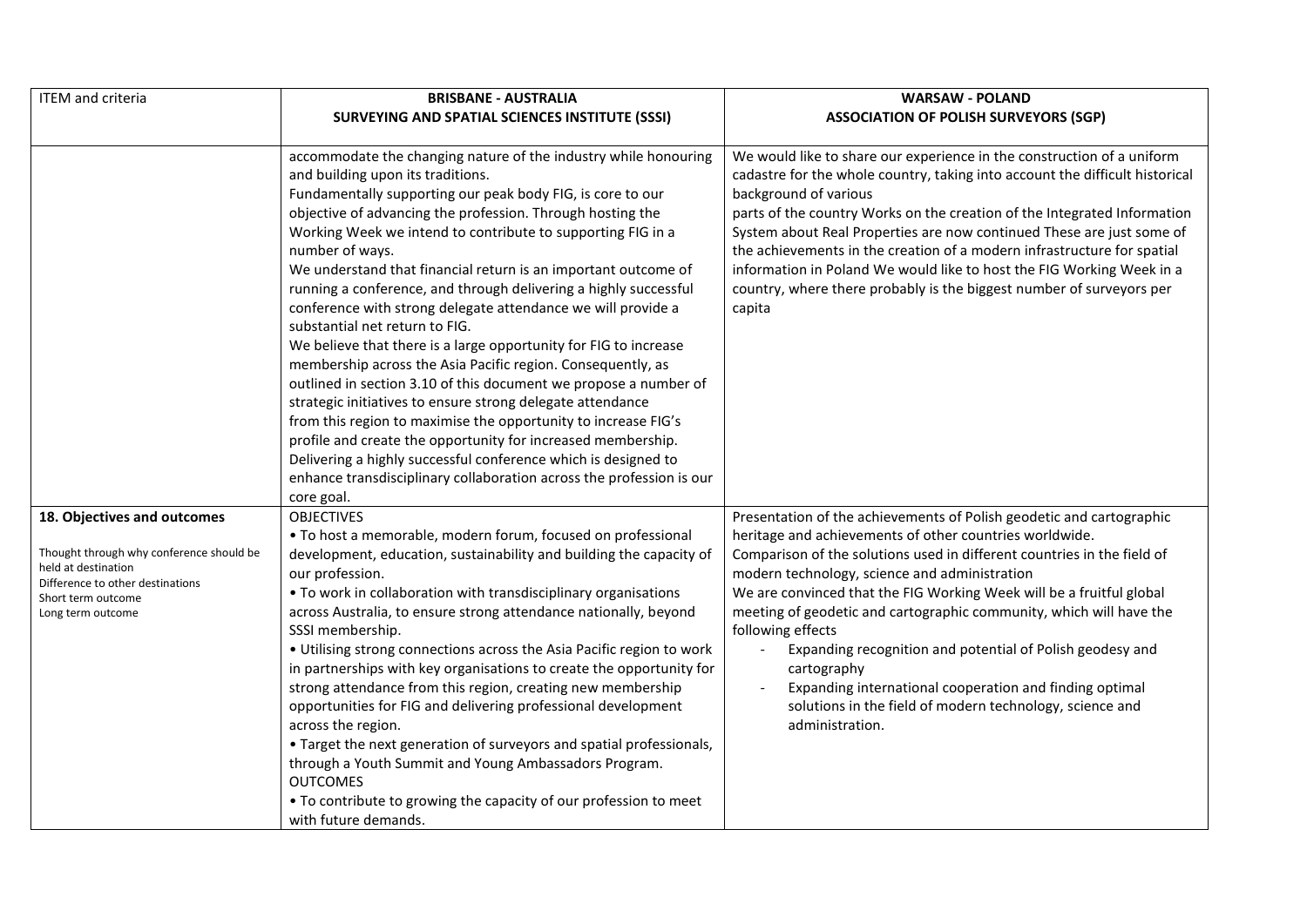| <b>ITEM</b> and criteria                                                                               | <b>BRISBANE - AUSTRALIA</b>                                                                                                                                                                                                                                                                                                                                                                                                                                                                                                                                                                                                                                                                                                                                                                                                                                                                                                                                                                               | <b>WARSAW - POLAND</b>                                                                                                                                                                                                                               |
|--------------------------------------------------------------------------------------------------------|-----------------------------------------------------------------------------------------------------------------------------------------------------------------------------------------------------------------------------------------------------------------------------------------------------------------------------------------------------------------------------------------------------------------------------------------------------------------------------------------------------------------------------------------------------------------------------------------------------------------------------------------------------------------------------------------------------------------------------------------------------------------------------------------------------------------------------------------------------------------------------------------------------------------------------------------------------------------------------------------------------------|------------------------------------------------------------------------------------------------------------------------------------------------------------------------------------------------------------------------------------------------------|
|                                                                                                        | <b>SURVEYING AND SPATIAL SCIENCES INSTITUTE (SSSI)</b>                                                                                                                                                                                                                                                                                                                                                                                                                                                                                                                                                                                                                                                                                                                                                                                                                                                                                                                                                    | <b>ASSOCIATION OF POLISH SURVEYORS (SGP)</b>                                                                                                                                                                                                         |
|                                                                                                        | • Deliver high attendance from the Asia Pacific region and South<br>East Asia to enhance education and professional development and<br>create the opportunity for FIG to increase membership.<br>• Support FIG through delivering a financial return, successful<br>conference and new membership opportunities.<br>• Enhance transdisciplinary collaboration across the surveying and<br>spatial community within the Asia Pacific region and<br>internationally.<br>. To attract high numbers of young professionals to attend,<br>through targeted initiatives, to increase their engagement with<br>SSSI, FIG and the profession.<br>Brisbane, as proposed host city, has the largest concentration of<br>major infrastructure projects anywhere in Australia. Brisbane will<br>become a de facto "living lab" of surveying and spatial sciences,<br>offering extensive examples of transdisciplinary collaboration in<br>practice and providing the opportunity for technical tours and<br>workshops |                                                                                                                                                                                                                                                      |
| 19. Suggested theme<br>Thought of possible theme that fits to<br>local/regional situation              | "Surveying and geospatial: creating resilient solutions for<br>sustainable communities"<br>Our proposed conference theme is intrinsic to our bid and in<br>essence is about interdisciplinary collaboration and building the<br>future capacity of our profession.<br>Our theme is twofold, firstly there is a social responsibility to our<br>profession to contribute to the development of a more sustainable<br>world. Secondly, we believe that this contribution will be achieved<br>through our transdisciplinary approach to thinking outside the<br>boundaries to enhance the capacity of our profession to<br>create a better world.                                                                                                                                                                                                                                                                                                                                                            | <b>Towards excellence in measurements</b>                                                                                                                                                                                                            |
| 20. Events organized in the past<br>three years<br>How experienced is the host in organizing<br>events | SSSI is organizing a large yearly conference LOCATE, which attracts<br>over 800 delegates. The core success of LCOATE is the<br>collaboration between surveying and spatial sciences, illustrating<br>the benefit to our profession of interdisciplinary collaboration                                                                                                                                                                                                                                                                                                                                                                                                                                                                                                                                                                                                                                                                                                                                    | Between 2015 and 2019 the Association of Polish Surveyors organised 47<br>local events including conferences, seminaries and competitions, The<br>International Polish-Czech-Slovak Geodetic Days, and has an experience<br>in cadastral conferences |
| 21. Major events planned in the<br>proposed city in 2024                                               | Brisbane Marketing is unique in that we can work with FIG and our<br>Major Events partners to leverage any events scheduled pre,<br>during or post conference for delegates, to enhance their Brisbane                                                                                                                                                                                                                                                                                                                                                                                                                                                                                                                                                                                                                                                                                                                                                                                                    |                                                                                                                                                                                                                                                      |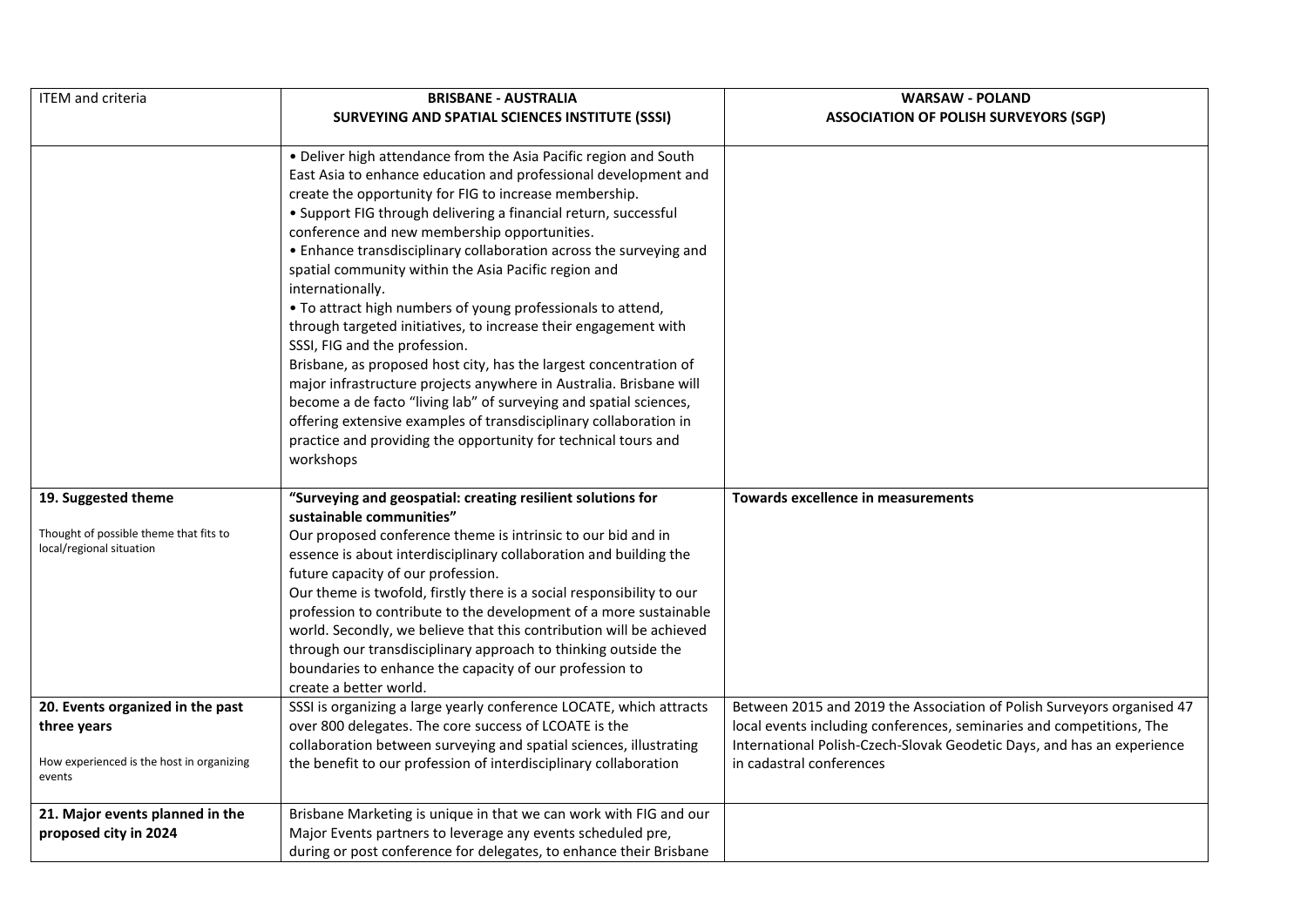| <b>ITEM</b> and criteria                                                                                                                                                                          | <b>BRISBANE - AUSTRALIA</b>                                                                                                                                                                                                                                                                                                                                                                                                                                                                                                                                                                                                      | <b>WARSAW - POLAND</b>                                                                                                                                                                                                                                                                                                                                                                                                                                                                                                                                                                                                                                                                                                                                                                                              |
|---------------------------------------------------------------------------------------------------------------------------------------------------------------------------------------------------|----------------------------------------------------------------------------------------------------------------------------------------------------------------------------------------------------------------------------------------------------------------------------------------------------------------------------------------------------------------------------------------------------------------------------------------------------------------------------------------------------------------------------------------------------------------------------------------------------------------------------------|---------------------------------------------------------------------------------------------------------------------------------------------------------------------------------------------------------------------------------------------------------------------------------------------------------------------------------------------------------------------------------------------------------------------------------------------------------------------------------------------------------------------------------------------------------------------------------------------------------------------------------------------------------------------------------------------------------------------------------------------------------------------------------------------------------------------|
|                                                                                                                                                                                                   | SURVEYING AND SPATIAL SCIENCES INSTITUTE (SSSI)                                                                                                                                                                                                                                                                                                                                                                                                                                                                                                                                                                                  | <b>ASSOCIATION OF POLISH SURVEYORS (SGP)</b>                                                                                                                                                                                                                                                                                                                                                                                                                                                                                                                                                                                                                                                                                                                                                                        |
|                                                                                                                                                                                                   |                                                                                                                                                                                                                                                                                                                                                                                                                                                                                                                                                                                                                                  |                                                                                                                                                                                                                                                                                                                                                                                                                                                                                                                                                                                                                                                                                                                                                                                                                     |
| Many events might affect the price level                                                                                                                                                          | experience. We are also in the position where should a significant<br>event be confirmed in the lead up to conference, we can liaise<br>with accommodation providers to minimise impacts on delegates.<br>The Major Events calendar for 2024 has not been confirmed at this<br>stage, however listed below are annual events which are likely to<br>occur in 2024.<br>• January: Brisbane International Tennis<br>• February: Brisbane Comedy Festival<br>• March: World Science Festival Brisbane<br>· July: Regional Flavours Food & Wine Festival<br>• August: Royal Queensland Show (EKKA)<br>• September: Brisbane Festival |                                                                                                                                                                                                                                                                                                                                                                                                                                                                                                                                                                                                                                                                                                                                                                                                                     |
| 22. Initiatives for sustainable                                                                                                                                                                   | The city of Brisbane can offer your delegates discounted Airtrain                                                                                                                                                                                                                                                                                                                                                                                                                                                                                                                                                                | Wish to activate young inexperienced volunteers from universities                                                                                                                                                                                                                                                                                                                                                                                                                                                                                                                                                                                                                                                                                                                                                   |
| conference environment<br>Is host city paying attention to environmental<br>issues<br>Is venue paying attention to environmental<br>issues<br>Is host paying attention to environmental<br>issues | tickets, free CityHopper ferries, CityLoop buses and CityCycles.<br>encouraging delegates to walk and use public transport / shared<br>rides, utilizing digital technology where possible to avoid printing<br>which includes econference apps, e-proceedings, and digital<br>banners.<br>Brisbane is a clean green city, with a strong commitment to<br>the environment<br>Many city and regional green initiatives.<br>Sustainability programme for the conference industry.                                                                                                                                                   | studying geodesy. t will also help in building experience, full and<br>comprehensive service and spreading knowledge about the conference<br>and accompanying events in the academic and local communities<br>Maximum reduction of environmental impact - minimalization of the<br>paper based materials in to favour of digital documentation<br>transmitted for mobile devices. The organizers want to involve mass<br>media to create newsletters for the conference participants, also using<br>the social media.<br>The organizers wish to point out that all kinds of waste s generated during<br>the conference will be recycled                                                                                                                                                                             |
| 23. New initiatives or activities<br>Originality - but within the overall FIG<br>concept                                                                                                          | Joint commission workshops<br>Delivering sustainable development goals<br>Youth summit & young ambassadors program -<br>Industry engagement program<br>Women in leadership program<br>Surveying education program<br>Digital city - queensland globe workshop<br>Citizens of the great barrier reef - experience                                                                                                                                                                                                                                                                                                                 | The organizers propose some new initiatives and activities which include:<br>Post-conference seminars to popularize the effects of a conference in the<br>local environment-associated surveyors and non-members of societies-<br>promotion of FIG activities.<br>Promotion of FIG Working Week effects among students-sharing<br>experience related to the work of surveyors presented during the<br>conference.<br>Post-conference publications in journals at regional and national level<br>with regard to the translation of selected works that are to popularize the<br>solutions worked out during the FIG Working Week.<br>The organizers propose not only to reward the best of the publications,<br>but also to help young Scientists in appreciation of their work by<br>awarding the young scientists. |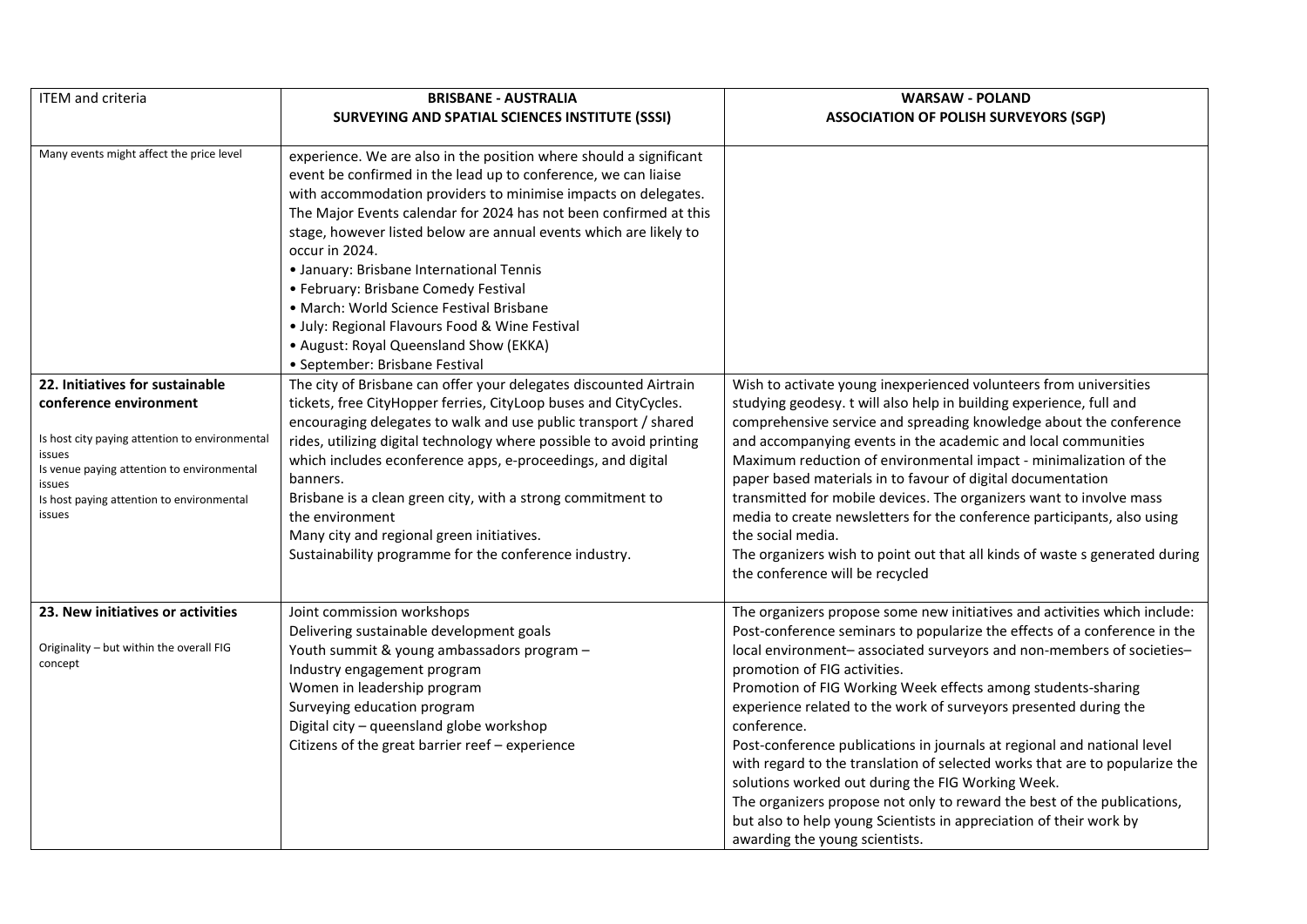| <b>ITEM</b> and criteria                    | <b>BRISBANE - AUSTRALIA</b>                                                             | <b>WARSAW - POLAND</b>                                                      |
|---------------------------------------------|-----------------------------------------------------------------------------------------|-----------------------------------------------------------------------------|
|                                             | <b>SURVEYING AND SPATIAL SCIENCES INSTITUTE (SSSI)</b>                                  | <b>ASSOCIATION OF POLISH SURVEYORS (SGP)</b>                                |
|                                             |                                                                                         |                                                                             |
| 24. What legacy to leave locally            | Our proposed legacy for FIG Working Week 2024 is three fold, each                       | As it is in FIG Working Week tradition organizers plan to hold exhibition   |
| from the Congress                           | of which are intrinsically linked to transdisciplinary collocation,                     | including sponsors participation as well as a variety of events             |
|                                             | education & enhancing our                                                               | accompanying the conference which is expected to expand the impact of       |
|                                             | profession.                                                                             | the conference on the local community and to integrate participants with    |
| With host                                   | • Asia Pacific Legacy – impacting the professional development of                       | the place and culture of the region.                                        |
| Hosting city<br>For the surveying community | the region                                                                              |                                                                             |
|                                             | Travel bursaries - to be allocated to each of the target                                | KNOWLEDGE                                                                   |
|                                             | pacific nations                                                                         | The exchange of knowledge between participants, among which quite a         |
|                                             | Specific delegate registration fees - through qualification<br>$\overline{\phantom{a}}$ | large number will be participants from Poland and Central and Eastern       |
|                                             | process                                                                                 | Europe                                                                      |
|                                             | Full scholarships - targeted specifically at emerging<br>$\overline{\phantom{a}}$       | Post conference publications in journals at regional and national level     |
|                                             | professionals from the region and to be run in the form of a                            | with regard to the translation of selected works that are to popularize the |
|                                             | competition                                                                             | solutions worked out during the FIG Working Week                            |
|                                             | • Youth Summit & Youth Ambassadors program - to inspire the                             | Post conference seminars to popularize the effects of a conference in the   |
|                                             | next generation                                                                         | local environment associated surveyors and non members of societies         |
|                                             | • FIG Reef - created through a dedicated program for delegates                          | promotion of FIG activities                                                 |
|                                             | and conference donations to offset the carbon footprint of the                          |                                                                             |
|                                             | conference.                                                                             | <b>EXPERIENCE</b>                                                           |
|                                             | A donation of only AUD\$10 or €6 per delegate, in conjunction with                      | Exchange of experience between participants                                 |
|                                             | a donation from the conference, would be enough for two new full                        | Awards for young scientists and students for the best speech and poster     |
|                                             | coral trees. Illustrated below are the levels of funding required to                    | allowing to gain experience on the international level for early stage      |
|                                             | adopt coral -                                                                           | researchers                                                                 |
|                                             | a branch for AUD\$500 or €308                                                           | Promotion of FIG Working Week effects among students sharing                |
|                                             | a whole tree of coral for AUD\$10,000 or €6,170                                         | experience related to the work of surveyors presented during the            |
|                                             |                                                                                         | conference                                                                  |
|                                             |                                                                                         | <b>COMMUNITY</b>                                                            |
|                                             |                                                                                         | Active participation of pupils, students, academia, representatives of      |
|                                             |                                                                                         | geodetic companies will enable broadening and strengthening of the          |
|                                             |                                                                                         | community related to surveying, as well as it will enable, especially young |
|                                             |                                                                                         | people, to establish new contacts                                           |
|                                             |                                                                                         | Increased awareness of the FIG brand, as well as of the associations        |
|                                             |                                                                                         | cooperating with FIG                                                        |
|                                             |                                                                                         | Drawing the attention of local authorities to the role and work of the      |
|                                             |                                                                                         | surveyor, which is essential and sometimes underestimated in various        |
|                                             |                                                                                         | types of investment processes, through the organization of thematic         |
|                                             |                                                                                         | exhibitions related to the industry                                         |